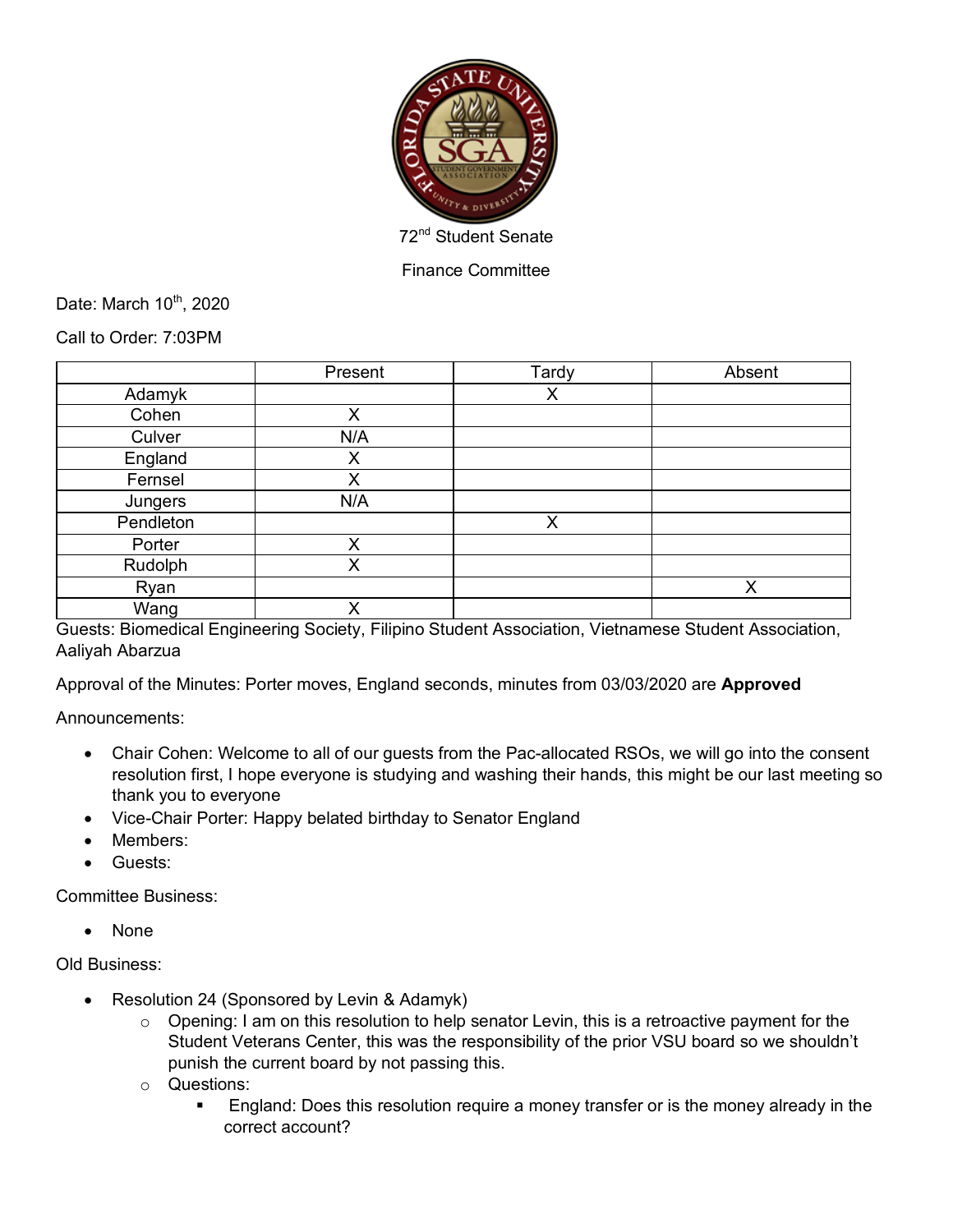- A: The money was originally taken out of the self-generated funds, but the extra money is being taken out of the food category
- Pendleton: Are we allowed to pay for taxes in this retroactive payment?
	- A: Taxes can be paid
- o England moves to call the question, Rudolph seconds
- o Closing: Thank you for hearing this
- o Final Vote:
	- Yes: Adamyk, England, Fernsel, Pendleton, Porter, Rudolph, Wang
	- § No:
	- Abstain:
- o Resolution does **Pass**
- Bill 39 (Sponsored by Sojos & Leckie)
	- o England moves to table, Rudolph seconds, no objections, bill is **Tabled**
- Bill 47 (Sponsored by Sojos)
	- o Sponsor withdraws Bill 47, bill is **Withdrawn**

New Business:

- Consent Resolution 25 (Sponsored by Gnanam)
	- o Total of Resolution: \$2,398
	- o Questions:
		- Cohen: Are VSA and FSA hosting the event together?
			- A: Yes
		- England: Are any other RSOs helping host Barrio by Night?
			- A: Just the two
		- England: Why was Nu Rho Psi tabled?
			- A: Their quotes were very expensive
		- § England: HOSA requested \$415 but received \$521, where's the increase coming from?
			- A: They requested money for a quote that had fewer shirts at a higher cost per shirt, PAC used a quote that provided more shirts for a lower cost per shirt, at a slighter higher final cost
	- $\circ$  Motion to Approve & Second: Porter moves to approve, Rudolph seconds, England objects, enter **Roundtable**
	- o Roundtable
		- § England moves to amend to Consent Resolution 20 to read Consent Resolution 25, and to correct Vietnamese Student Organization to Vietnamese Student Association, Wang seconds
			- Vote on amendment:
				- o Yes: England, Fernsel, Porter, Rudolph, Wang
				- o No:
				- o Abstain:
			- Amendment does **Pass**
		- § Rudolph moves to amend Filipino Student Organization to Filipino Student Association, Wang seconds,
			- Vote on Amendment:
				- o Yes: England, Fernesl, Porter, Rudolph, Wang
				- o No:
				- o Abstain:
			- Amendment does **Pass**
		- England: I feel a little uncomfortable that HOSA is receiving more than they requested when most RSOs were so heavily cut, I think it is bad optics.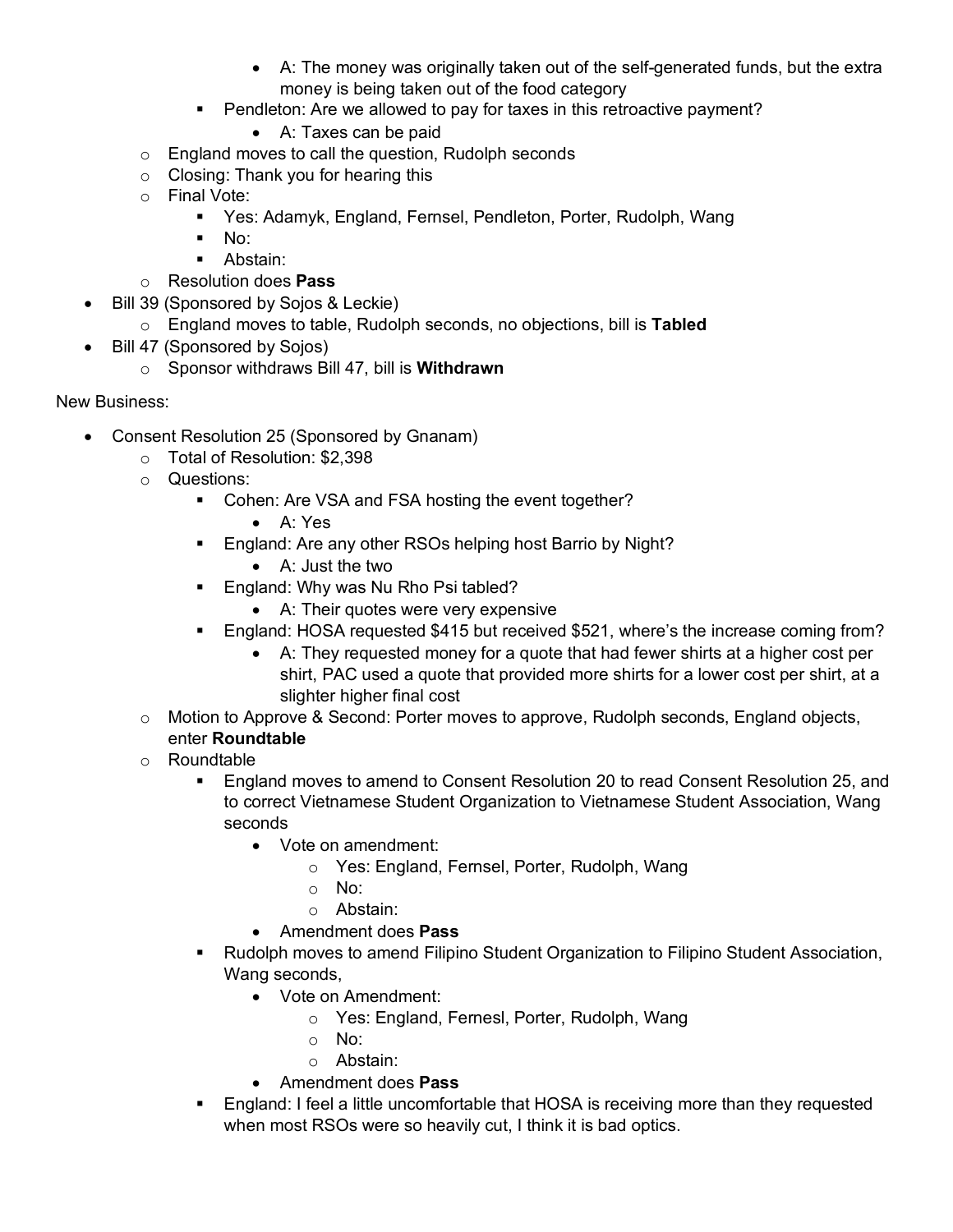- § Gnanam: HOSA did not have a lot of fundraising to fall back on like the other RSOs did, especially given how close to the end of the year it is.
- England: Can you clarify how the numbers were reached?
- Gnanam: 2% of the shirts need to be plus sized for inclusivity reasons, those are more expensive compared to smaller sizes
- § Wang: The application and Qualtrics have different numbers for how much HOSA fundraised
- England: So HOSA fundraised, but for other events?
	- A: Yes, they fundraised for other things
- § England: I'm not going to amend, but I feel uncomfortable with this level, I look forward to the PAC minutes being restructured, we need that information
- Porter moves to approve Consent Resolution, England seconds, no objections
- o Final Vote:
	- Yea: England, Fernsel, Porter, Rudolph, Wang
	- $\blacksquare$  No:
	- Abstain:
- o Resolution does **Pass**
- Bill 58 (Sponsored by Sojos)
	- o Adamyk moves to table, Wang seconds, no objections, bill is **Tabled**
- Bill 57 (Sponsored by Sojos & Adamyk)
	- $\circ$  Opening: The point of this is to make RSOs publicize their events before they request funding. They have to give estimates of attendance, but there is no way of knowing if that is accurate. This fixes a loophole that came to light a few weeks ago, and it helps us verify that RSOs are doing their due diligence with advertising their events and trips
	- o Questions:
		- § Cohen: Would this let RSOs wait to advertise until the accounting office is ready to put the purchase order on their account?
			- A: Possibly, we can amend that to fix it
		- Rudolph: If an RSO already has flyers up as advertising before they are funded, would they need to add the SGA logo afterwards?
			- A: No, only if promotional items themselves are funded by SGA
		- Wang: Is there a way to check if sufficient advertising is being made?
			- A: Its up to the funding boards and the Finance Committee, they usually can make a good decision
	- o Roundtable:
		- § Rudolph moves to amend the bill to rephrase "receiving" to "requesting", Pendleton seconds, no objections, sponsor finds friendly, amendment is **Adopted**
		- § England: I both like this and dislike this, it allows us to make more informed decisions and better know how many people are going to attend events or apply to travel, but I'm worried about this because, let's say an RSO's only source of funds is PAC or RTAC, and they weren't to receive the funding, if they have already started advertising they could have to cancel the event and then advertise that the event was cancelled
		- § Sojos: This has happened before, people get cut for various reasons all the time, this pressure could be a positive thing
		- Adamyk: This could encourage RSOs to seek out more sources of funding, which is a good thing
		- § England: I don't know how to fix the potential problems I've outlined, to me the costs of this could outweigh the benefits
		- Sojos: The fact that RSOs should advertise prior to requesting money is implied in statutes
		- § England: If an RSO follows the current rules, and PAC or RTAC cut them due to no fault of their own, what would happen?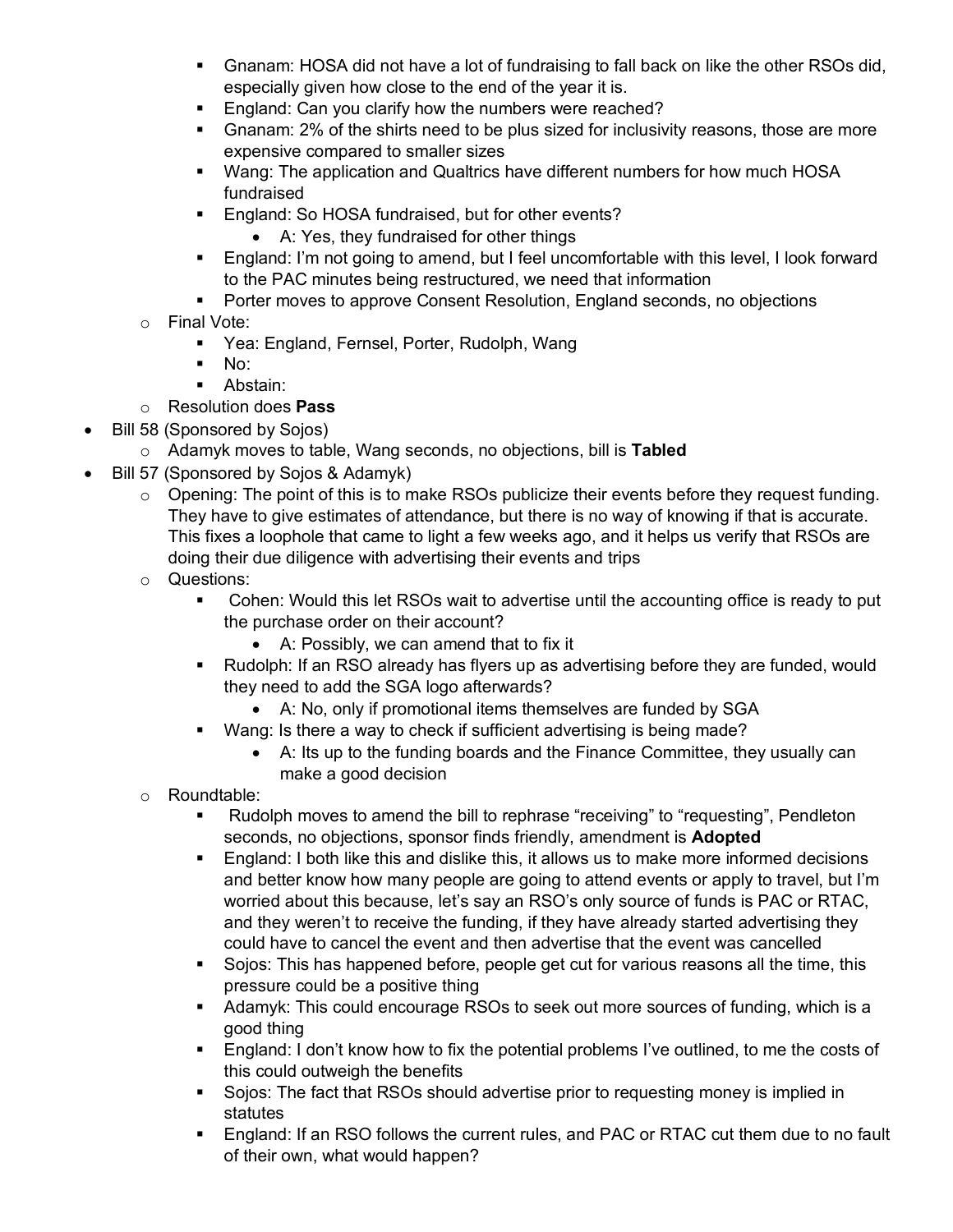- A: If an RSO doesn't get the amount of money they request, that's probably a problem of the RSO
- Wang: This would only allow PAC to make better decisions, and if they make cuts, they are smarter cuts
- § Sojos: If there are problems with funding, there will be backlash regardless
- § Adamyk: With regards to RTAC, if they get cut, they can just lower the number of travelers they can take
- England: This would allow PAC and RTAC to make better informed decisions, but RSOs can still get cut, I think we are overlooking that if an RSO advertises early to comply with rules and they don't get the amount of money they think they might, we might could go back to the prior phrasing
- England moves to amend bill to rephrase "requesting" to "receiving", Rudolph seconds, Porter objects
- England's Amendment
	- Opening: Using the original verbiage does not allow for the full impact of the changed verbiage, if an RSO advertises to follow the rules and then doesn't get the amount needed, they might face backlash due to advertising events that don't happen
	- Questions:
		- o Fernsel: They would have to show their advertising before receiving funding?
			- A: They don't have to show their advertising to the boards, but they do have to advertise
	- Roundtable:
		- $\circ$  Porter: I worry that changing the phrasing back to how it is originally written would not allow the bill to allow PAC and RTAC to use this information to make more informed decisions, I think this would put more work on accounting on top of everything they have to do, and furthermore, most RSOs do event advertising on social media, which can be changed and updated at any time, so that if events change time or location or are cancelled, they can let everyone know very quickly
		- o Adamyk: This is open to interpretation, some RSOs could read this in a way we don't want them to
		- o Rudolph: I'm in favor of changing it back, a lot of RSOs come year after year for funding and can show prior attendance numbers, the current phrasing could be doing too much too quickly
		- $\circ$  England: We can't assume that an RSO will use social media to advertise their events, some RSOs could use only flyers or chalking, changing the phrasing still allows for checks
		- o Cohen: Dr. Acosta told me that funds are considered dispersed when the Senate votes on the Consent Resolutions, not when the paperwork is filed with accounting
		- o England: Given what we've just found out, my amendment doesn't make sense, but I think this is still necessary
	- England withdraws amendment
- o Rudolph moves to table bill, Wang seconds, no objections, Bill is **Tabled**

Confirmations and Nominees:

- Anne Marie Yatsula (Programming Allocation Committee)
	- $\circ$  Opening: I currently serve as the director of programming for SOAR Board, I served as the Vice-Chair of PAC last spring and I would love to do it again
	- o Questions: